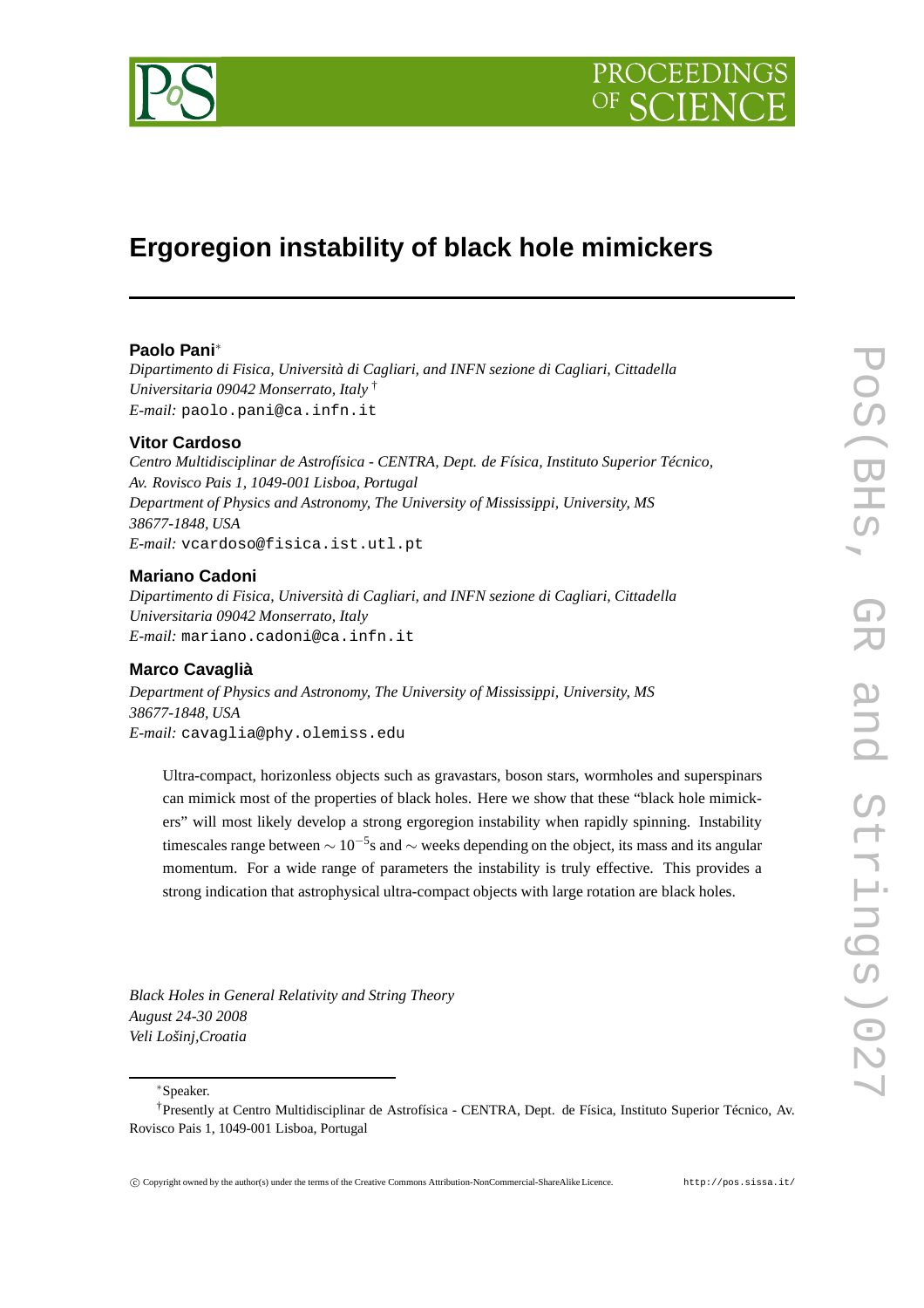## **1. Introduction**

Black holes (BHs) in Einstein-Maxwell theory are characterized by three parameters [1]: mass *M*, electric charge *Q* and angular momentum  $J \equiv aM \leq M^2$ . BHs are thought to be abundant objects in the Universe. Their mass is estimated to vary between  $3M_{\odot}$  and  $10^{9.5}M_{\odot}$  or higher [2], their electrical charge is negligible because of the effect of surrounding plasma [3] and their angular momentum is expected to be close to the extremal limit because of accretion and merger events [4]. A non-comprehensive list of some astrophysical BH candidates [2, 5, 6, 7] is shown in Table 1.

**Table 1:** Mass, *M*, radius, *R*, angular momentum, *J*, and compactness,  $\mu = M/R$ , for some BH candidates (from [2, 5, 6, 7])

| Candidate     | <b>Mass</b> $(M_{\odot})$ | <b>Radius</b> $(R_{\odot})$            | $J/M^2$       | Compactness $\mu = M/R$ |
|---------------|---------------------------|----------------------------------------|---------------|-------------------------|
| GRO J1655-40  | 6.3                       | $(1.6-2.6)\times10^{-5}$ 0.65 - 0.80   |               | $0.47 - 0.83$           |
| XTE J1550-564 | 10                        | $(2.1-8.4) \times 10^{-5}$ 0.90 - 1.00 |               | $0.25 - 0.99$           |
| GRS 1915+105  | 14                        | $(2.9-9.7)\times10^{-5}$ 0.98 - 1.00   |               | $0.30 - 0.99$           |
| $SGR A*$      | $4 \times 10^6$           | $\lesssim$ 27                          | $0.50 - 1.00$ | $\geq 0.31$             |

Despite the wealth of circumstantial evidence, there is no definite observational proof of the existence of astrophysical BHs due to the difficulty to detect an event horizon in astrophysical BH candidates [2, 8]. Thus astrophysical objects without event horizon, yet observationally indistinguishable from BHs, cannot be excluded a priori. Some of the most viable alternative models describing an ultra-compact astrophysical object include gravastars, boson stars, wormholes and superspinars.

Dark energy stars or *gravastars* are compact objects with de Sitter interior and Schwarzschild exterior [9]. These two regions are glued together by a model-dependent intermediate region. In the original model [9] the intermediate region is an ultra-stiff thin shell. Models without shells or discontinuities have also been investigated [10, 11].

*Boson stars* are macroscopic quantum states which are prevented from undergoing complete gravitational collapse by Heisenberg uncertainty principle [12]. Their models differ in the scalar selfinteraction potential which also set the allowed maximum compactness for a boson star.

An exhaustive description of *wormholes* can be found in the monograph [13] (see also Ref. [14]). In this work we shall consider particular wormholes which are infinitesimal variations of BH spacetimes. These wormholes may be indistinguishable from ordinary BHs [15].

*Superspinars* are solutions of the gravitational field equations that violate the Kerr bound. These geometries could be created by high energy corrections to Einstein gravity such as those present in string-inspired models [16].

The objects described above can be almost as compact as a BH and thus they are virtually indistinguishable from BHs in the Newtonian regime, hence the name "BH mimickers". Although exotic these objects provide viable alternatives to astrophysical BHs. BH mimickers being horizonless, no information loss paradox [17] arises in these spacetimes. Moreover they can be regular at the origin, avoiding the problem of singularities. By Birkhoff's theorem, the vacuum exterior of a spherically symmetric object is described by the Schwarzschild spacetime. Thus the motion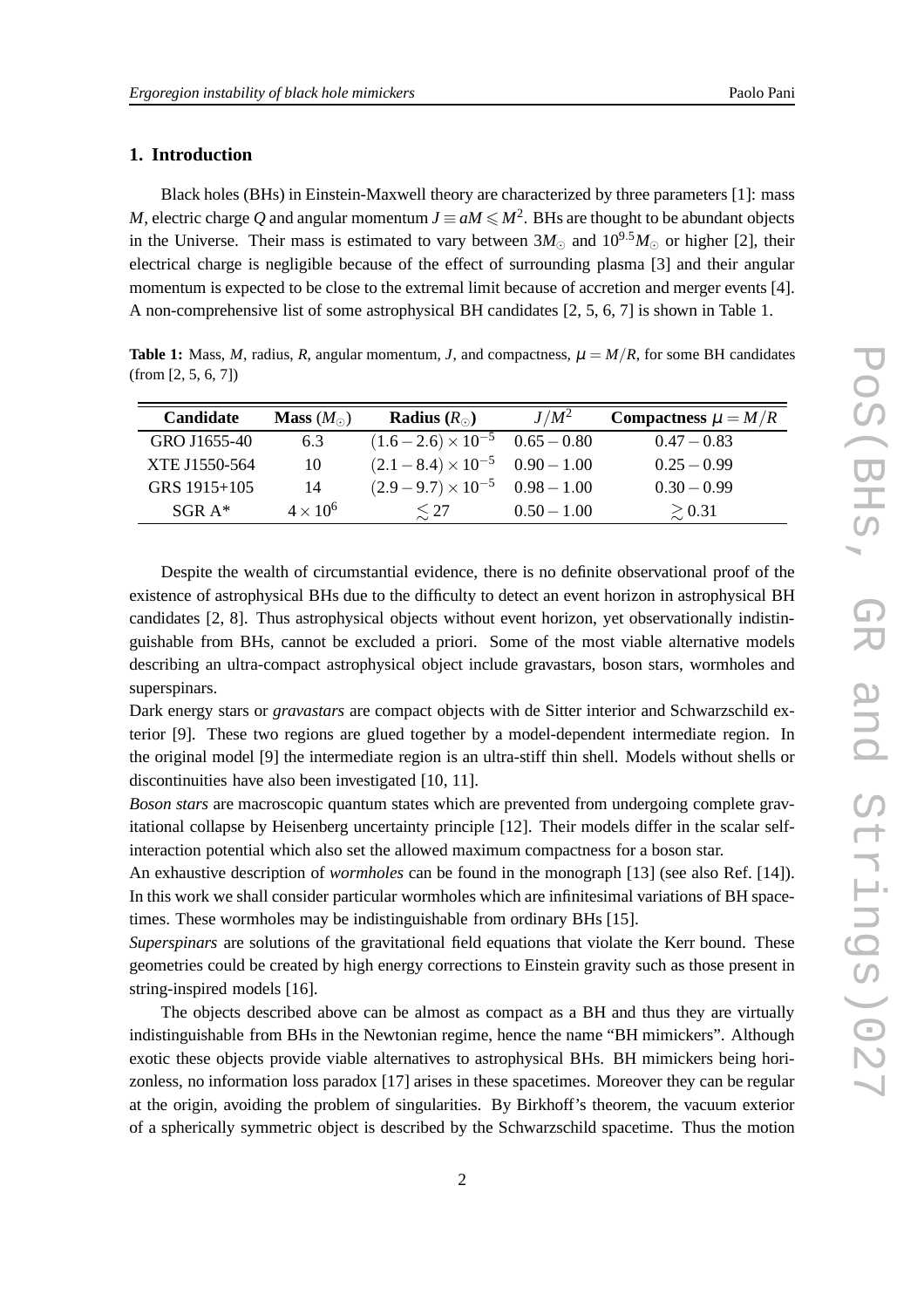of orbiting objects both around a static BH and around a static ultra-compact object is the same and it makes virtually impossible to discern between a Schwarzschild BH and a static neutral BH mimicker. Instead for rotating objects deviations in the properties of orbiting objects occur. Since BH mimickers are very compact these deviations occur close to the horizon and are not easily detectable electromagnetically. To ascertain the true nature of ultra-compact objects it is thus important to devise observational tests to distinguish rotating BH mimickers from ordinary Kerr BHs. The traditional way to distinguish a BH from a neutron star is to measure its mass. If the latter is larger than the Chandrasekhar limit, the object is believed to be a BH. However, this method cannot be used for the BH mimickers discussed above, because of their broad mass spectrum. The main difference between a BH and a BH mimicker is the presence of an event horizon in the former. Some indirect experimental methods to detect the event horizon has been proposed [18, 19]. Another very promising observational method to probe the structure of ultra-compact objects is gravitational wave astronomy. From the gravitational waveform it is expected to detect the presence of an event horizon in the source [20]. Some other BH mimickers (for example electrically charged quasi-BHs [21]) are already ruled out by experiments. Moreover there are evidences that some model for BH mimickers is plagued by a singular behavior in the near-horizon limit [22].

Here, we describe a method originally proposed in [23, 24] for discriminating rotating BH mimickers from ordinary BHs. This method uses the fact that compact rotating objects without event horizon are unstable when an ergoregion is present. This *ergoregion instability* appears in any system with ergoregions and no horizons [25]. The origin of this instability can be traced back to superradiant scattering. In a scattering process, superradiance occurs when scattered waves have amplitudes larger than incident waves. This leads to extraction of energy from the scattering body [26, 27, 28]. Instability may arise whenever this process is allowed to repeat itself ad infinitum. This happens, for example, when a BH is surrounded by a "mirror" that scatters the superradiant wave back to the horizon, amplifying it at each scattering, as in the *BH bomb* process [29, 30]. If the mirror is inside the ergoregion, superradiance may lead to an inverted BH bomb. Some superradiant waves escape to infinity carrying positive energy, causing the energy inside the ergoregion to decrease and eventually generating an instability. This may occur for any rotating star with an ergoregion: the mirror can be either its surface or, for a star made of matter non-interacting with the wave, its center. On the other hand BHs could be stable due to the absorption by the event horizon being larger than superradiant amplification. Indeed Kerr BHs are stable aganist small scalar, electromagnetic and gravitational perturbations [31].

Rapidly rotating stars do possess an ergoregion and thus they are unstable. However typical instability timescales are shown to be larger than the Hubble time [32]. Thus the ergoregion instability is too weak to produce any effect on the evolution of stars. This conclusion changes drastically for BH mimickers due to their compactness [23, 24]. For some of the rotating BH mimickers described above, instability timescales range between  $\sim 10^{-5}$ s and  $\sim$  weeks depending on the object, its mass and its angular momentum.

This paper is organized as follows. In Section 2 we deal with gravastars and boson stars. We describe rotating models for these objects and discuss their instability timescale. In Section 3 a toy model for both rotating wormholes and superspinars is presented. Section 4 contains a brief discussion of the results and concludes the paper. Throughout the paper geometrized units  $(G = c = 1)$  are used, except during the discussion of results for rotating boson stars when we set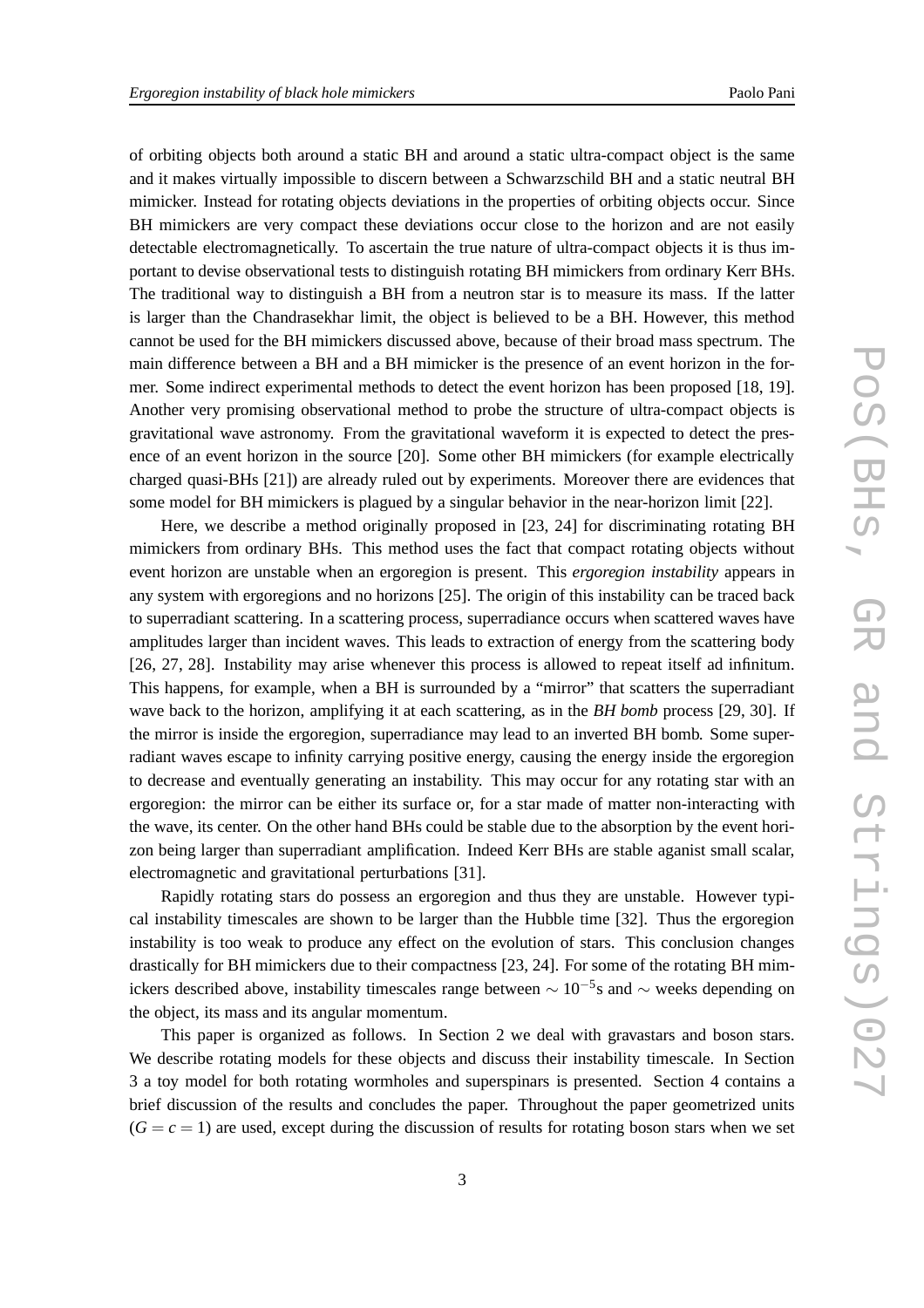the Newton constant to be  $G = 0.05/(4\pi)$  as in Ref. [33].

## **2. Gravastars and boson stars**

This section discusses the main properties of gravastars and boson stars as well as the method to compute the ergoregion instability for these objects. For a more detailed discussion see [23].

#### **2.1 Nonrotating Gravastars**

Although exact solutions for spinning gravastars are not known, they can be studied in the limit of slow rotation by perturbing the nonrotating solutions [34]. This procedure was used in Ref. [35] to study the existence of ergoregions for ordinary rotating stars with uniform density. In the following, we omit the discussion for the original thin-shell model by Mazur and Mottola [9] and we focus on the anisotropic fluid model by Chirenti and Rezzolla [10, 11].

The model assumes a thick shell with continuous profile of anisotropic pressure to avoid the introduction of an infinitesimally thin shell. The stress-energy tensor is  $T^{\mu}{}_{\nu} = \text{diag}[-\rho, p_r, p_t, p_t]$ , where  $p_r$  and  $p_t$  are the radial and tangential pressures, respectively. The spherical symmetric metric is

$$
ds^{2} = -f(r)dt^{2} + B(r)dr^{2} + r^{2}d\Omega_{2}^{2}
$$
 (2.1)

and it consists of three regions: an interior  $(r < r_1)$  described by a de Sitter metric, an exterior  $(r > r_2)$  described by the Schwarzschild metric and a model-dependent intermediate  $(r_1 < r < r_2)$ region. In the following we shall indicate with  $\delta = r_2 - r_1$  the thickness of the intermediate region and with  $\mu = M/r_2$  the compactness of the gravastar. In the model by Chirenti and Rezzolla the density function is

$$
\rho(r) = \begin{cases} \rho_0, & 0 \le r \le r_1 \\ ar^3 + br^2 + cr + d, & r_1 < r < r_2 \\ 0, & r_2 \le r \end{cases}
$$
intermediate exterior

where *a*, *b*, *c* and *d* are found imposing continuity conditions  $\rho(0) = \rho(r_1) = \rho_0$ ,  $\rho(r_2) = \rho'(r_1) =$  $\rho'(r_2) = 0$  and  $\rho_0$  is found fixing the total mass, M. The metric coefficients are

$$
f = \left(1 - \frac{2M}{r_2}\right)e^{\Gamma(r) - \Gamma(r_2)}, \quad \frac{1}{B} = 1 - \frac{2m(r)}{r},\tag{2.2}
$$

where

$$
m(r) = \int_0^r 4\pi r^2 \rho dr, \qquad \Gamma(r) = \int_0^r \frac{2m(r) + 8\pi r^3 p_r}{r(r - 2m(r))} dr.
$$
 (2.3)

The above equations and some closure relation,  $p_r = p_r(\rho)$ , completely determine the structure of the gravastar [10]. The behaviors of the metric coefficients for a typical gravastar are shown in Fig. 1.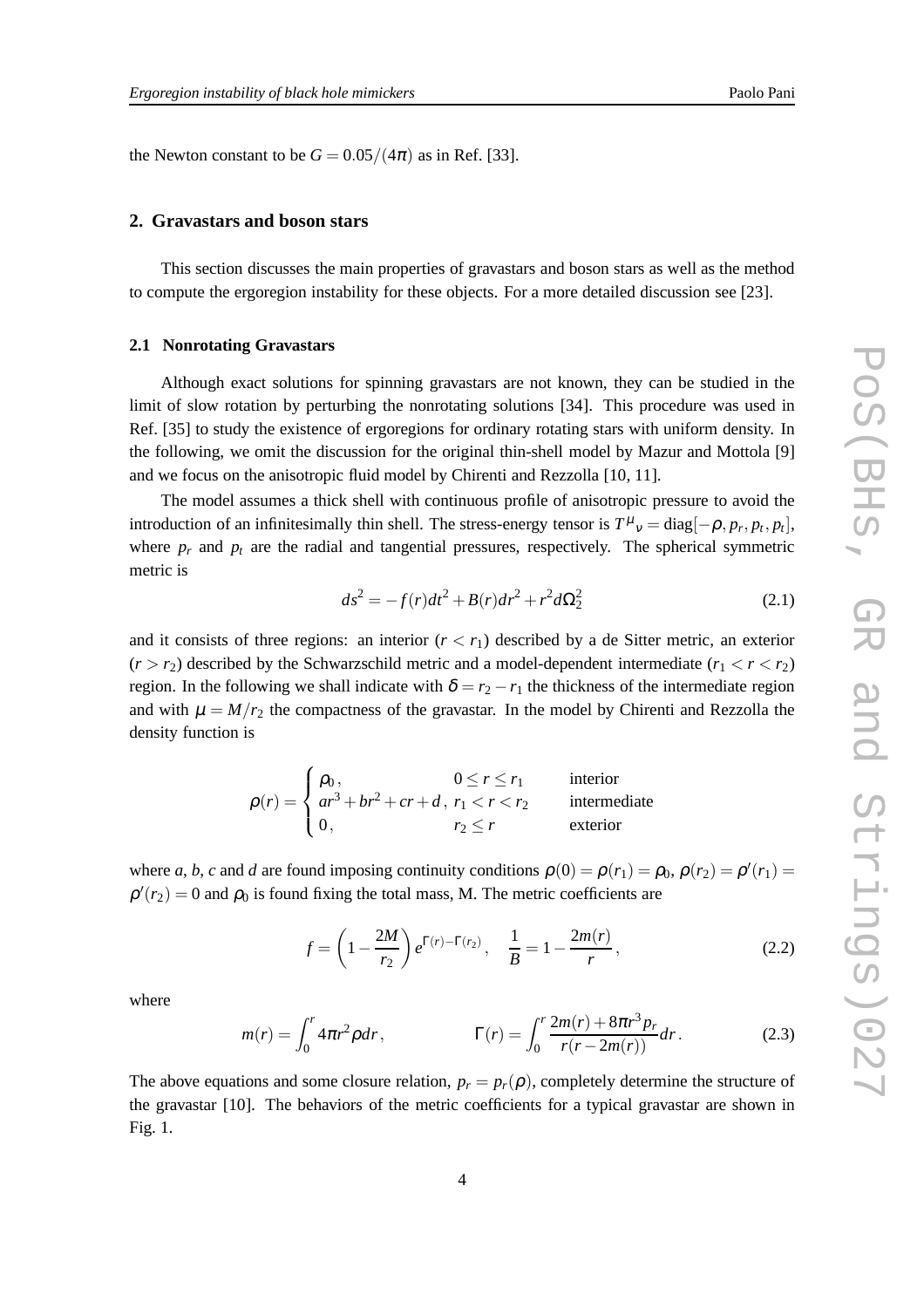



**Figure 1:** Metric coefficients for the anisotropic pressure model ( $r_2 = 2.2$ ,  $r_1 = 1.8$  and  $M = 1$ ).

## **2.1.1 Slowly rotating gravastars and ergoregions**

Slowly rotating solutions can be obtained using the method developed in Ref. [34]. A rotation of order  $\Omega$  gives corrections of order  $\Omega^2$  in the diagonal coefficients of the metric (2.1) and introduces a non-diagonal term of order  $\Omega$ ,  $g_{t\phi} \equiv -\omega g_{\phi\phi}$ , where  $\phi$  is the azimuthal coordinate and  $\omega = \omega(r)$  is the angular velocity of frame dragging. The full metric is

$$
ds^{2} = -f(r)dt^{2} + B(r)dr^{2} + r^{2}d\theta^{2} + r^{2}\sin^{2}\theta (d\phi - \omega(r)dt)^{2}.
$$
 (2.4)

If the gravastar rotates rigidly, i.e.  $\Omega =$  constant, from the  $(t, \phi)$  component of Einstein equations we find a differential equation for  $\omega(r)$  [23]

$$
\omega'' + \omega' \left( \frac{4}{r} + \frac{j'}{j} \right) = 16\pi B(r)(\omega - \Omega)(\rho + p_t), \qquad (2.5)
$$

where  $j \equiv (fB)^{-1/2}$  is evaluated at zeroth order and  $\rho$ ,  $p_t$  are given in terms of the nonrotating geometry. The above equation reduces to the corresponding equation for isotropic fluids [34]. Solutions of Eq. (2.5) describe rotating gravastars to first order in  $\Omega$ .

The ergoregion can be found by computing the surface on which  $g_t$  vanishes [35]. An approximated relation for the location of the ergoregion in very compact gravastars is

$$
0 = -f(r) + \omega^2 r^2 \sin^2 \theta.
$$
 (2.6)

The existence and the boundaries of the ergoregions can be computed from the above equations. We integrate equation (2.5) from the origin with initial conditions  $(\Omega - \omega)' = 0$  and  $(\Omega - \omega)$ finite. The exterior solution satisfies  $\omega = 2J/r^3$ , where *J* is the angular momentum of the gravastar. Demanding the continuity of both  $(\Omega - \omega)'$  and  $(\Omega - \omega)$ ,  $\Omega$  and *J* are uniquely determined. The rotation parameter Ω depends on the initial condition at the origin. Figure 2 shows the results the gravastar model described in the previous sections. The ergoregion can be located by drawing an horizontal line at the desired value of  $J/M^2$ . The minimum of the curve is the minimum values of  $J/M^2$  which are required for the existence of the ergoregion. Comparison with the results for stars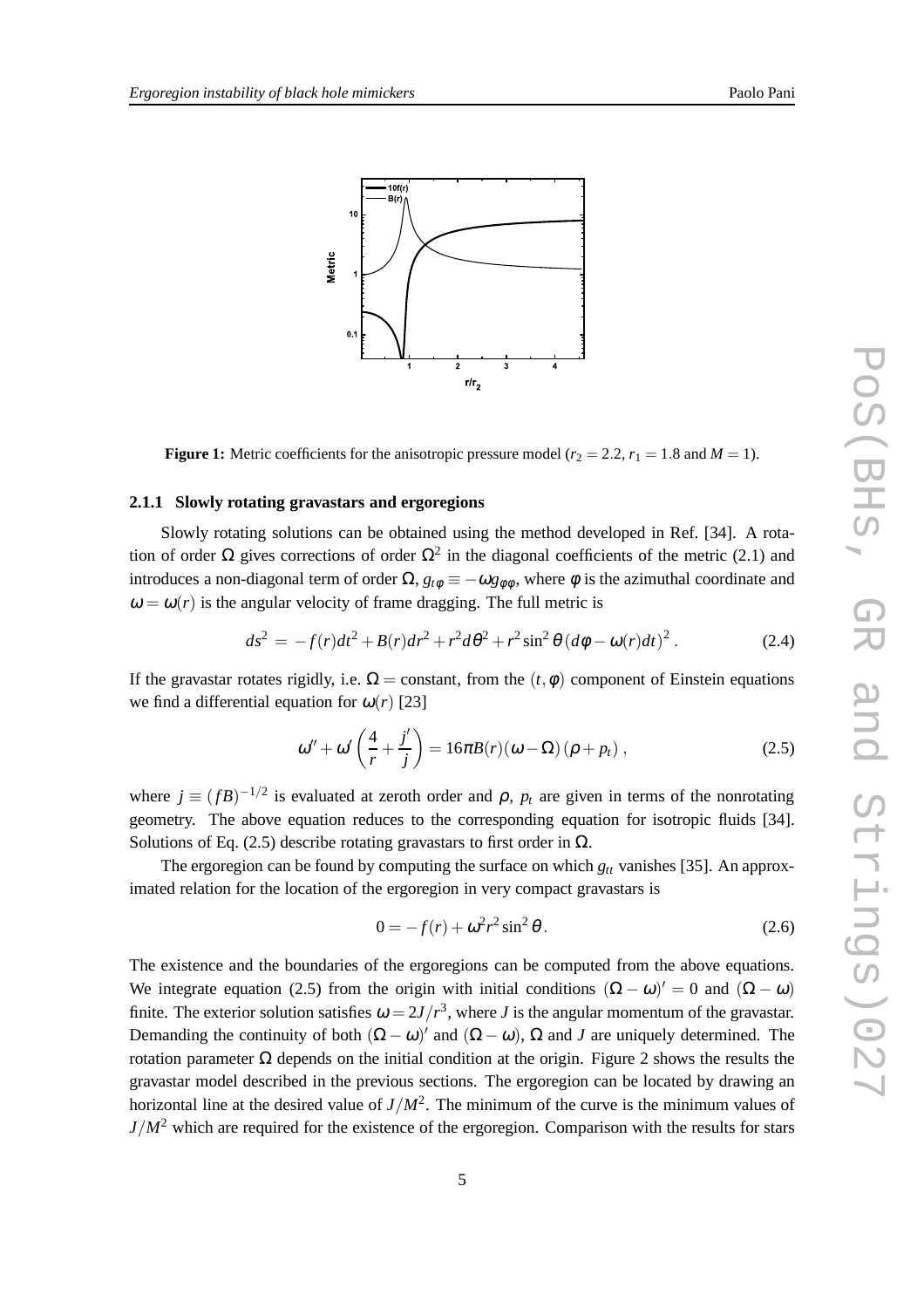

**Figure 2:** *J*/ $M^2$  and angular frequency  $\Omega$  for the anisotropic pressure model with  $r_2 = 2.2$ ,  $r_1 = 1.8$  and  $M=1$ .

of uniform density [35], shows that ergoregions form more easily around gravastars due to their higher compactness. The slow-rotation approximation is considered valid for  $\Omega/\Omega_K < 1$  where  $M\Omega_K = \mu^{3/2}$  is the Keplerian frequency.

Depending on the compactness,  $\mu$ , the angular momentum, *J*, and the thickness,  $\delta$ , a spinning gravastar does or does not develop an ergoregion. The formation of an ergoregion for rotating gravastar is exhaustively discussed in the whole parameters space in Ref. [36]. A delicate issue is the strong dependence on the thickness,  $\delta$ , which cannot be directly measured by experiments. Figure 3 shows how the ergoregion width is sensitive to  $\delta$ .



**Figure 3:** Ergoregion width (in units of M) as function of the thickness,  $\delta = r_2 - r_1$ , for  $r_2 = 2.3$ ,  $M = 1$  and for different *J* values. From top to bottom:  $J/M^2 = 0.95, 0.90, 0.85, 0.80, 0.75, 0.70, 0.65$  and 0.60. The ergoregion width decreases as  $\delta \rightarrow 0$ .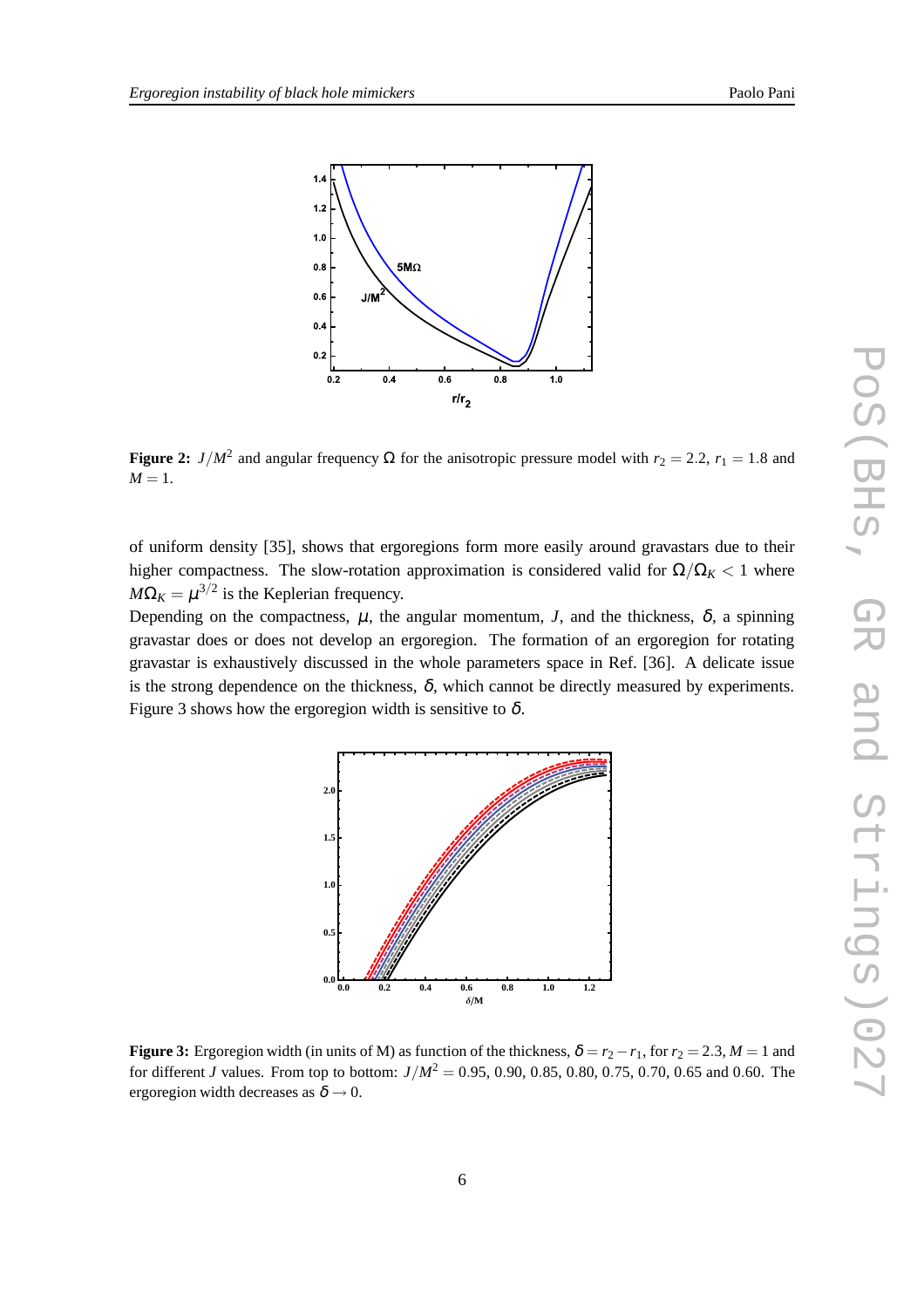#### **2.2 Rotating boson stars**

A example of rotating boson star is the model by Kleihaus, Kunz, List and Schaffer (KKLS) [33]. The KKLS solution is based on the Lagrangian for a self-interacting complex scalar field

$$
\mathcal{L}_{KKLS} = -\frac{1}{2}g^{\mu\nu}\left(\Phi_{,\mu}^*\Phi_{,\nu} + \Phi_{,\nu}^*\Phi_{,\mu}\right) - U(|\Phi|),\tag{2.7}
$$

where  $U(|\Phi|) = \lambda |\Phi|^2 (|\Phi|^4 - a|\Phi|^2 + b)$ . The mass of the boson is given by  $m_B = \sqrt{\lambda b}$ . The ansatz for the axisymmetric spacetime is

$$
ds^{2} = -fdt^{2} + \frac{k}{f}\left[g\left(dr^{2} + r^{2}d\theta^{2}\right) + r^{2}\sin^{2}\theta\left(d\varphi - \zeta(r)dt\right)^{2}\right]
$$
(2.8)

and  $\Phi = \phi e^{i\omega_s t + i n\phi}$ , where the metric components and the real function  $\phi$  depend only on *r* and θ. The requirement that Φ is single-valued implies  $n = 0, \pm 1, \pm 2, \ldots$ . The solution has spherical symmetry for  $n = 0$  and axial symmetry otherwise. Since the Lagrangian density is invariant under a global *U*(1) transformation, the current,  $j^{\mu} = -i\Phi^* \partial^{\mu} \Phi + c.c.$ , is conserved and it is associated to a charge O, satisfying the quantization condition with the angular momentum  $J = nQ$  [37]. The numerical procedure to extract the metric and the scalar field is described in Ref. [33]. Throughout the paper we will consider solutions with  $n = 2$ ,  $b = 1.1$ ,  $\lambda = 1.0$ ,  $a = 2.0$  and different values of  $(J, M)$  corresponding to  $J/(GM^2) \sim 0.566, 0.731$  and 0.858. In Fig. 4 the metric functions for a boson star along the equatorial plane are shown. By computing the coefficient  $g_t$  one can prove that boson stars develop ergoregions deeply inside the star. For this particular choice of parameters, the ergoregion extends from  $r/(GM) \sim 0.0471$  to 0.770. A more complete discussion on the ergoregions of rotating boson stars can be found in Ref. [33].



**Figure 4:** Left panel: Metric coefficients for a rotating boson star along the equatorial plane, with parameters  $n = 2$ ,  $b = 1.1$ ,  $\lambda = 1.0$ ,  $a = 2.0$ ,  $J/(GM^2) \sim 0.566$ . Right panel: Fractional difference of the metric potentials between  $\theta = \pi/2$  and  $\theta = \pi/4$  for the same star.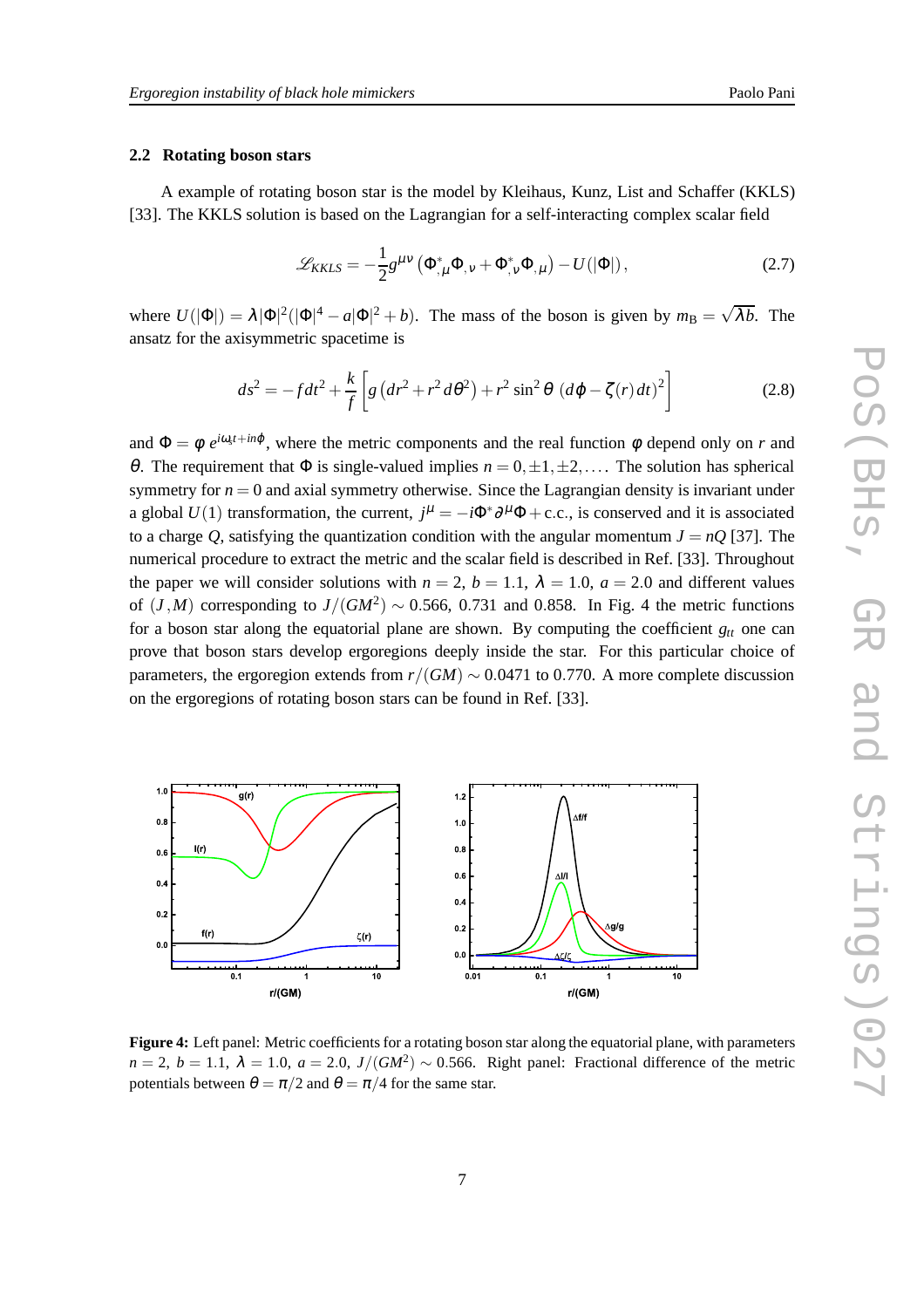#### **2.3 Ergoregion instability for rotating gravastars and boson stars**

The stability of gravastars and boson stars can be studied perturbatively by considering small deviations around equilibrium. Due to the difficulty of handling gravitational perturbations for rotating objects, the calculations below are mostly restricted to scalar perturbations. However the equation for axial gravitational perturbations of gravastars is identical to the equation for scalar perturbations in the large  $l = m$  limit [23]. There are also generic arguments suggesting that the timescale of gravitational perturbations is smaller than the timescale of scalar perturbations for low *m* [38]. Thus, scalar perturbations should provide a lower bound on the strength of the instability.

## **2.3.1 Scalar field instability for slowly rotating gravastars: WKB approach**

Consider now a minimally coupled scalar field in the background of a gravastar. The metric of gravastars is given by Eq. (2.4). In the large  $l = m$  limit, which is appropriate for a WKB analysis [32, 39], the scalar field can be expanded as

$$
\Phi = \sum_{lm} \bar{\chi}_{lm}(r) \exp\left[-\frac{1}{2} \int \left(\frac{2}{r} + \frac{f'}{2f} + \frac{B'}{2B}\right) dr\right] e^{-i\omega t} Y_{lm}(\theta, \phi).
$$
 (2.9)

The functions  $\bar{\chi}_{lm}$  are determined by the Klein-Gordon equation which, dropping terms of order  $\mathcal{O}(1/m^2)$ , yields

$$
\bar{\chi}^{\prime\prime}_{lm} + m^2 T(r,\Sigma) \bar{\chi}_{lm} = 0, \qquad (2.10)
$$

where  $\Sigma \equiv -\omega/m$  and

$$
T = \frac{B(r)}{f(r)} (\Sigma - V_+) (\Sigma - V_-) , \qquad V_{\pm} = -\omega \pm \frac{\sqrt{f(r)}}{r} . \qquad (2.11)
$$

Equation (2.10) can be shown to be identical for the axial gravitational perturbations of perfect fluid stars [24].

The WKB method  $[32]$  for computing the eigenfrequencies of Eq.  $(2.10)$  is in excellent agreement with full numerical results [39]. The quasi-bound unstable modes are determined by

$$
m \int_{r_a}^{r_b} \sqrt{T(r)} dr = \frac{\pi}{2} + n\pi, \quad n = 0, 1, 2, \dots
$$
 (2.12)

and have an instability timescale

$$
\tau = 4 \exp \left[ 2m \int_{r_b}^{r_c} \sqrt{|T|} dr \right] \int_{r_a}^{r_b} \frac{d}{d\Sigma} \sqrt{T} dr, \qquad (2.13)
$$

where  $r_a$ ,  $r_b$  are solutions of  $V_+ = \Sigma$  and  $r_c$  is determined by the condition  $V_- = \Sigma$ .

Table 2 shows the WKB results for the anisotropic pressure model for different values of *J*/*M*<sup>2</sup> . Although the WKB approximation breaks down at low *m* values, these results still provide reliable estimates [32]. This claim has be verified with a full numerical integration of the Klein-Gordon equation. The results show that the instability timescale decreases as the star becomes more compact. Larger values of  $J/M^2$  make the star more unstable. The maximum growth time of the instability can be of the order of a few thousand M, but it crucially depends on  $J$ ,  $\mu$  and  $\delta$ [36]. For a large range of parameters this instability is crucial for the star evolution. Gravitational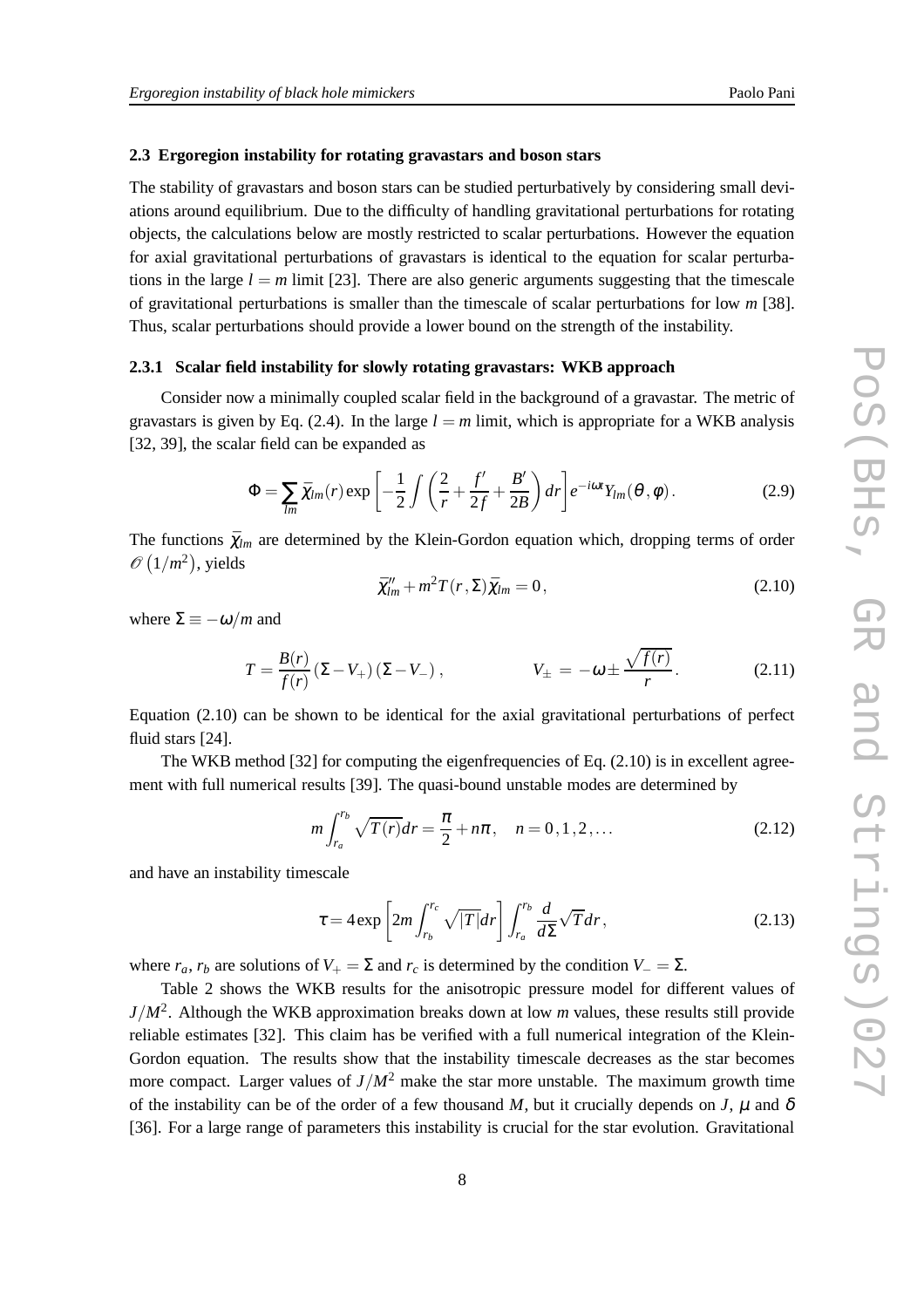perturbations are expected to be more unstable. Moreover it is worth to notice that the slowly rotating approximation allows only for  $\mu < 0.5$ , while for rotating BHs  $0.5 < \mu < 1$  (see Table 1). The ergoregion instability being monotonically increasing with  $\mu$ , we expect that instability timescales for realistic gravastars should be much shorter than the ones computed. For most of the BH mimickers models to be viable we require  $J/M^2$  ∼ 1 and  $\mu \sim 1$ . It would be interesting to study whether the ergoregion instability is or is not always effective in this case. Possible future developments include: (i) a full rotating gravastar model, which allows for  $\mu > 0.5$ ; (ii) the stability analysis against gravitational perturbations for rotating gravastars; (iii) a gravavastar model which is not strongly dependent on the thickness,  $\delta$ .

The ergoregion instability of a rotating boson star is straightforwardly computed following the method described above for spinning gravastars. We refer the reader to [23] and we only summarize the results in Table 3. The maximum growth time for this boson star model is of the order of 106*M* for  $J/GM^2 = 0.857658$ . Thus the instability seems to be truly effective for rotating boson stars.

**Table 2:** WKB results for the instability of rotating gravastars with  $r_2 = 2.2$ ,  $r_1 = 1.8$  and  $M = 1$ .

|                  |                          |                        | $\tau/M$               |                        |                        |
|------------------|--------------------------|------------------------|------------------------|------------------------|------------------------|
|                  | $J/M^2 = 0.40$           | $J/M^2 = 0.60$         | $J/M^2 = 0.80$         | $J/M^2 = 0.90$         | $J/M^2 = 1.0$          |
| $\boldsymbol{m}$ | $\Omega/\Omega_K = 0.33$ | $\Omega/\Omega_K=0.49$ | $\Omega/\Omega_K=0.65$ | $\Omega/\Omega_K=0.74$ | $\Omega/\Omega_K=0.82$ |
|                  | $1.33 \times 10^{7}$     | $2.78 \times 10^{4}$   | $5.99 \times 10^{3}$   | $3.58 \times 10^{3}$   | $2.34 \times 10^{3}$   |
| 2                | $8.25 \times 10^{7}$     | $1.14 \times 10^{6}$   | $1.11 \times 10^5$     | $4.81 \times 10^{4}$   | $2.33 \times 10^{4}$   |
| 3                | $1.31 \times 10^{10}$    | $5.65 \times 10^{7}$   | $2.25 \times 10^{6}$   | $6.82 \times 10^{5}$   | $2.45 \times 10^{5}$   |
| 4                | $2.50 \times 10^{12}$    | $2.95 \times 10^{9}$   | $4.81 \times 10^{7}$   | $1.02 \times 10^{7}$   | $2.73 \times 10^{6}$   |
| 5                | $5.06 \times 10^{14}$    | $1.59 \times 10^{11}$  | $1.02 \times 10^{9}$   | $1.52 \times 10^8$     | $3.07 \times 10^{7}$   |

**Table 3:** Instability for rotating boson stars with parameters  $n = 2$ ,  $b = 1.1$ ,  $\lambda = 1.0$ ,  $a = 2.0$  and different values of *J* (from [23]). The Newton constant is defined as  $4\pi G = 0.05$ .

| $\tau/(GM)$    |                       |                       |                        |  |  |
|----------------|-----------------------|-----------------------|------------------------|--|--|
| $\mathfrak{m}$ | $J/GM^2 = 0.566139$   | $J/GM^2 = 0.730677$   | $J/GM^2 = 0.857658$    |  |  |
|                | $8.847 \times 10^{2}$ | $6.303 \times 10^{3}$ |                        |  |  |
|                | $7.057 \times 10^{3}$ | $5.839 \times 10^{4}$ | $1.478 \times 10^{6}$  |  |  |
| $\mathbf{R}$   | $6.274 \times 10^{4}$ | $9.274 \times 10^5$   | $2.815 \times 10^8$    |  |  |
|                | $5.824 \times 10^{5}$ | $1.603 \times 10^{7}$ | $2.815 \times 10^{10}$ |  |  |
|                | $5.554 \times 10^{6}$ | $2.915 \times 10^{8}$ | $1.717 \times 10^{12}$ |  |  |

## **3. A toy model for Kerr-like objects**

This section discusses Kerr-like objects such as particular solutions of rotating wormholes and superspinars. A rigorous analysis of the ergoregion instability for these models is a non-trivial task.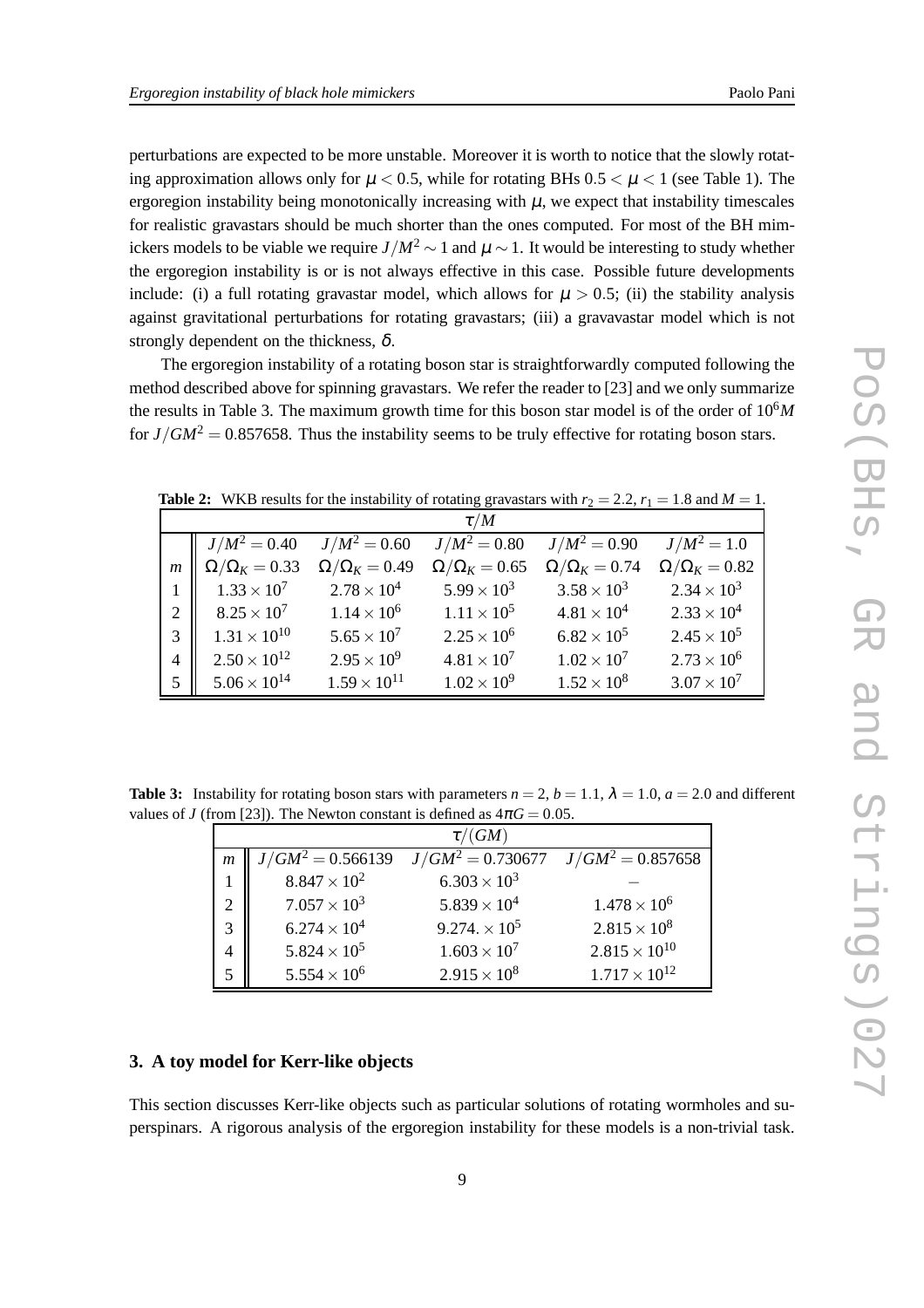Indeed known wormhole solutions are special non-vacuum solutions of the gravitational field equations, thus their investigation requires a case-by-case analysis of the stress-energy tensor. Moreover exact solutions of four-dimensional superspinars are not known. To overcome these difficulties, the following analysis will focus on a simple model which captures the essential features of most Kerrlike horizonless ultra-compact objects. Superspinars and rotating wormholes will be modeled by the exterior Kerr metric down to their surface, where mirror-like boundary conditions are imposed. This problem is very similar to Press and Teukolsky's "BH bomb" [29, 30], i.e. a rotating BH surrounded by a perfectly reflecting mirror with its horizon replaced by a reflecting surface. For a more detailed discussion see [24].

## **3.0.2 Superspinars and Kerr-like wormholes**

A superspinar of mass *M* and angular momentum  $J = aM$  can be modeled by the Kerr geometry [16]

$$
ds_{\text{Kerr}}^2 = -\left(1 - \frac{2Mr}{\Sigma}\right)dt^2 + \frac{\Sigma}{\Delta}dr^2 + \left[\frac{(r^2 + a^2)}{\sin^2\theta} + \frac{2Mr}{\Sigma}a^2\right]\sin^4\theta d\phi^2 - \frac{4Mr}{\Sigma}a\sin^2\theta d\phi dt + \Sigma d\theta^2,\tag{3.1}
$$

where  $\Sigma = r^2 + a^2 \cos^2 \theta$  and  $\Delta = r^2 + a^2 - 2Mr$ . Unlike Kerr BHs, superspinars have  $a > M$  and no horizon. Since the domain of interest is −∞ < *r* < +∞, the space-time possesses naked singularities and closed timelike curves in regions where  $g_{\phi\phi}$  < 0 [40]. High energy modifications (i.e. stringy corrections) in the vicinity of the singularity are also expected.

Kerr-like wormholes are described by metrics of the form

$$
ds_{\text{wormhole}}^2 = ds_{\text{Kerr}}^2 + \delta g_{ab} dx^a dx^b, \qquad (3.2)
$$

where  $\delta g_{ab}$  is infinitesimal. In general, Eq. (3.2) describes an horizonless object with a excision at some small distance of order  $\varepsilon$  from the would-be horizon [15]. Wormholes require exotic matter and/or divergent stress tensors, thus some ultra-stiff matter is assumed close to the would-be horizon. In the following, both superspinars and wormholes will be modeled by the Kerr metric with a rigid "wall" at finite Boyer-Lindquist radius  $r_0$ , which excludes the pathological region.

## **3.1 Instability analysis**

If the background geometry of superspinars and wormholes is sufficiently close to the Kerr geometry, its perturbations is determined by the equations of perturbed Kerr BHs [24]. Thus the instability of superspinars and wormholes is studied by considering Kerr geometries with arbitrary rotation parameter *a* and a "mirror" at some Boyer-Lindquist radius  $r_0$ . Using the Kinnersley tetrad and Boyer-Lindquist coordinates, it is possible to separate the angular variables from the radial ones, decoupling all quantities. Small perturbations of a spin-*s* field are reduced to the radial and angular master equations [41]

$$
\Delta^{-s}\frac{d}{dr}\left(\Delta^{s+1}\frac{dR_{lm}}{dr}\right) + \left[\frac{K^2 - 2is(r-M)K}{\Delta} + 4is\omega r - \lambda\right]R_{lm} = 0, \qquad (3.3)
$$

$$
\[ (1-x^2)_s S_{lm,x} \]_{,x} + \left[ (a\omega x)^2 - 2a\omega s x + s + {}_s A_{lm} - \frac{(m+sx)^2}{1-x^2} \right]_{s} S_{lm} = 0, \tag{3.4}
$$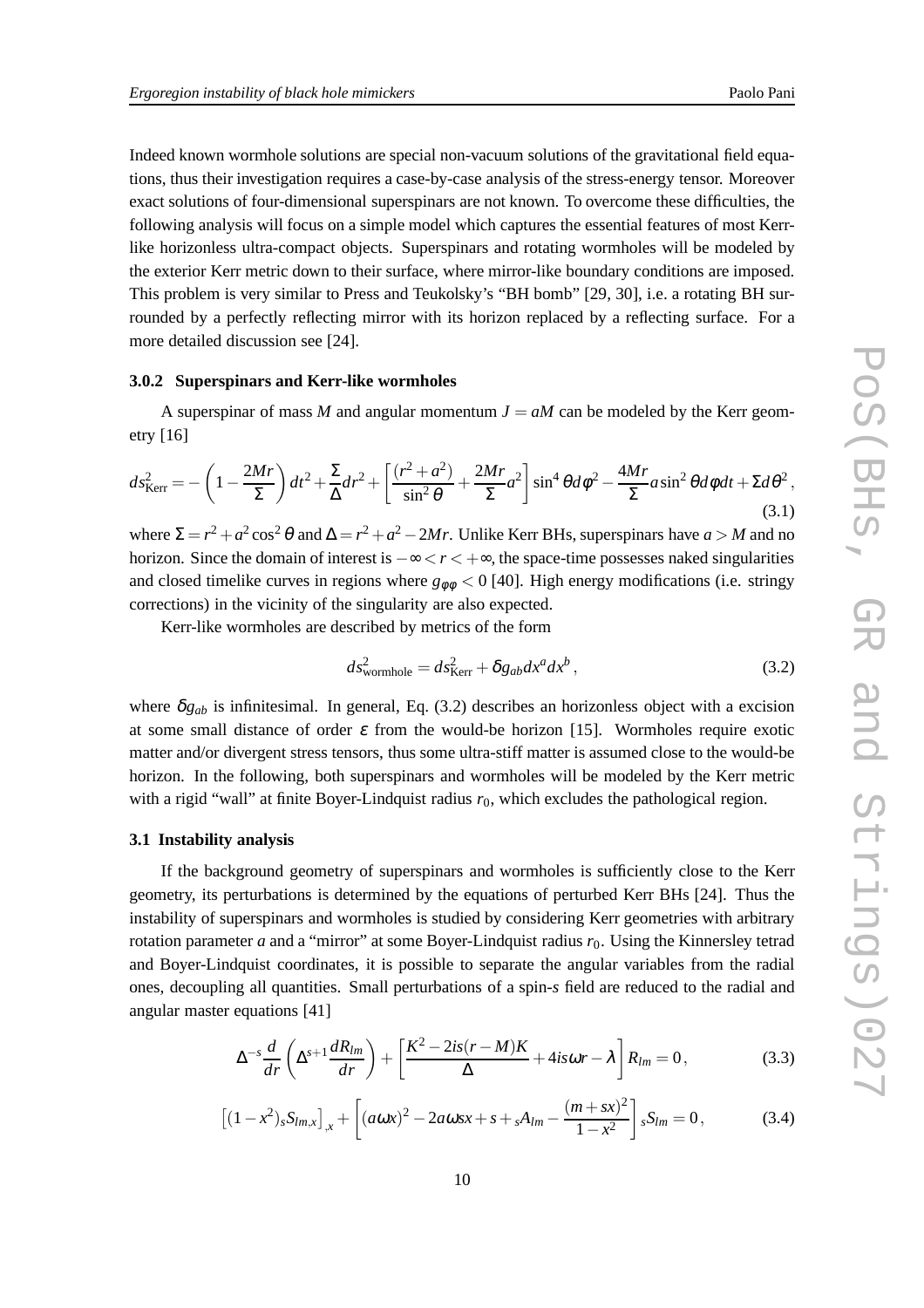where  $x \equiv \cos \theta$ ,  $\Delta = r^2 - 2Mr + a^2$  and  $K = (r^2 + a^2)\omega - am$ . Scalar, electromagnetic and gravitational perturbations correspond to  $s = 0, \pm 1, \pm 2$  respectively. The separation constants  $\lambda$  and  $sA_{lm}$  are related by  $\lambda \equiv sA_{lm} + a^2\omega^2 - 2am\omega$ .

## **3.1.1 Analytic results**



**Figure 5:** Imaginary and real parts of the characteristic gravitational frequencies for an object with  $a =$ 0.998*M*, according to the analytic calculation for rapidly-spinning objects. The mirror location is at  $r_0 =$  $(1+\varepsilon)r_+$ . The real part is approximately constant and close to *m*Ω, in agreement with the assumptions used in the analytic approach.

Following Starobinsky [27], equations (3.3)-(3.4) can be analytically solved in the slowlyrotating and low-frequency regime,  $\omega M \ll 1$ , and in the rapidly-spinning regime, where  $r_+ \sim r_$ and  $\omega \sim m\Omega_h$ , where  $\Omega_h \equiv a/(2Mr_+)$  is the angular velocity at the horizon. The details of the analytic approximation are described in Ref. [24]. Analytic solutions for a star with  $a = 0.998M$ are shown in Fig. 5 where gravitational perturbations are considered. The instability timescale for gravitational perturbations is about five orders of magnitude smaller than the instability timescale for scalar perturbations.

## **3.2 Instability analysis: numerical results**

The oscillation frequencies of the modes can be found from the canonical form of Eq. (3.3)

$$
\frac{d^2Y}{dr_*^2} + VY = 0,\t\t(3.5)
$$

where

$$
Y = \Delta^{s/2} (r^2 + a^2)^{1/2} R, \qquad V = \frac{K^2 - 2is(r - M)K + \Delta(4ir\omega s - \lambda)}{(r^2 + a^2)^2} - G^2 - \frac{dG}{dr_*}, \tag{3.6}
$$

and  $K = (r^2 + a^2)\omega - am$ ,  $G = s(r - M)/(r^2 + a^2) + r\Delta(r^2 + a^2)^{-2}$ . The separation constant  $\lambda$  is related to the eigenvalues of the angular equation by  $\lambda = sA_{lm} + a^2\omega^2 - 2am\omega$ . The eigenvalues  $sA$ <sub>lm</sub> are expanded in power series of *a*ω as [42]

$$
sA_{lm} = \sum_{k=0} f_{slm}^{(k)} (a\omega)^k.
$$
 (3.7)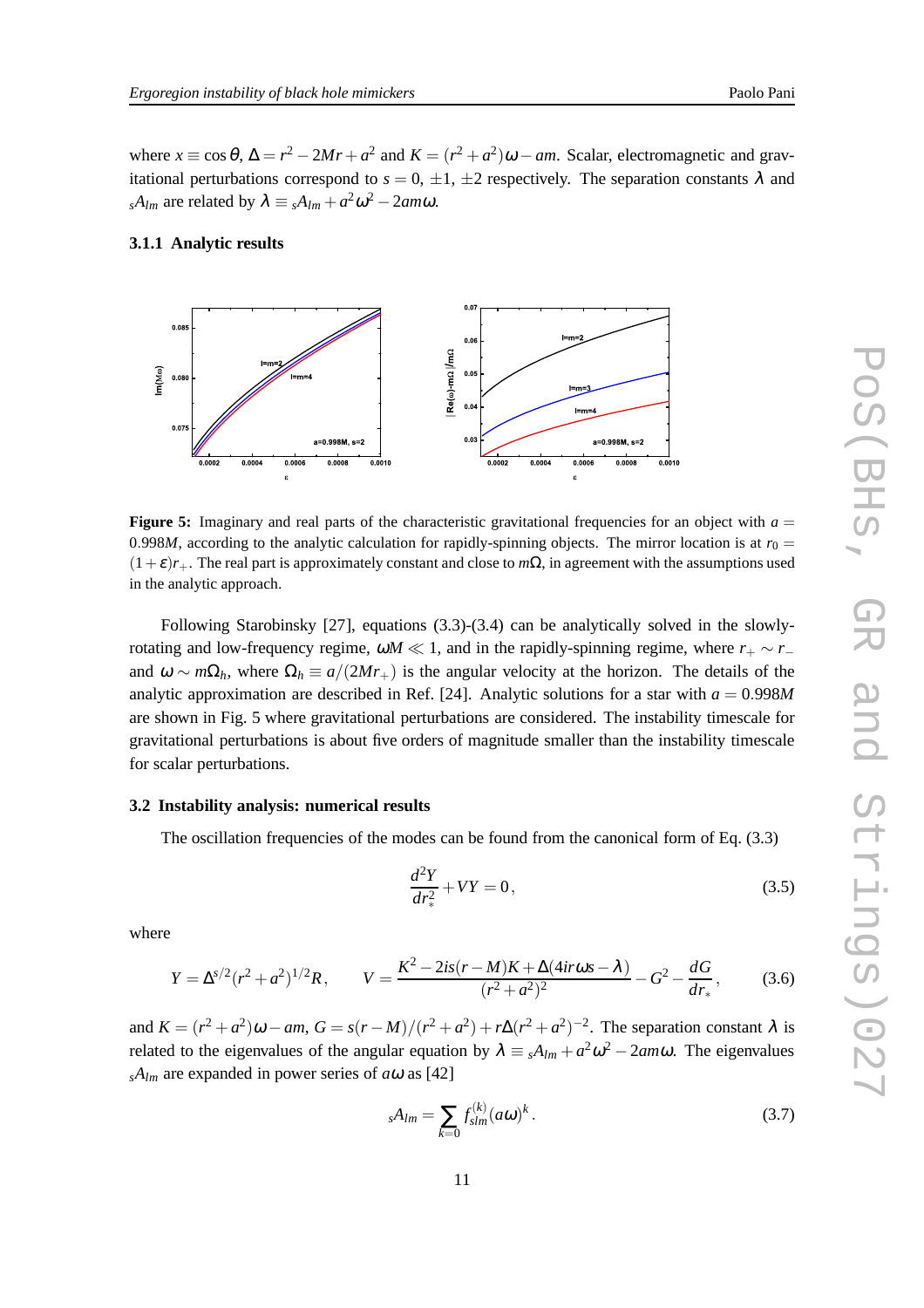Terms up to order  $(a\omega)^2$  are included in the calculation. Absence of ingoing waves at infinity implies

$$
Y \sim r^{-s} e^{i\omega r_*} \,. \tag{3.8}
$$

Numerical results are obtained by integrating Eq. (3.5) inward from a large distance *r*∞. The integration is performed with the Runge-Kutta method with fixed  $\omega$  starting at  $Mr_{\infty} = 400$ , where the asymptotic behavior (3.8) is imposed. (Choosing a different initial point does not affect the final results.) The numerical integration is stopped at the radius of the mirror  $r<sub>0</sub>$ , where the value of the field *Y*( $\omega$ ,*r*<sub>0</sub>) is extracted. The integration is repeated for different values of  $\omega$  until *Y*( $\omega$ ,*r*<sub>0</sub>) = 0 is obtained with the desired precision. If  $Y(\omega, r_0)$  vanishes, the field satisfies the boundary condition for perfect reflection and  $\omega = \omega_0$  is the oscillation frequency of the mode.

#### **3.2.1 Objects with** *a* < *M*

The regime  $a < M$  requires a surface or mirror at  $r_0 = r_+(1+\varepsilon) > r_+$ . Thus the compactness is  $M/r_0 \sim (1 - \varepsilon)M/r_+$  and, in the limit  $\varepsilon \to 0$ , it is infinitesimally close to the compactness of a Kerr BH. Numerical results for scalar and gravitational perturbations of objects with *a* < *M* are summarized in Table 4 and are in agreement with the analytic results [24]. The instability is weaker for larger *m*. This result holds also for  $l \neq m$  and  $s = 0, \pm 1$  and  $\pm 2$ . The minimum instability timescale is of order  $\tau \sim 10^5 M$  for a wide range of mirror locations. Figure 6 shows the results for gravitational perturbations. Instability timescales are of the order of  $\tau \sim 2 \div 6M$ . Thus gravitational perturbations lead to an instability about five orders of magnitude stronger than the instability due to scalar perturbations (see Table 4). Figure 6 shows that the ergoregion instability remains relevant even for values of the angular momentum as low as  $a = 0.6M$ .

**Table 4:** Characteristic frequencies and instability timescales for a Kerr-like object with  $a = 0.998M$ . The mirror is located at  $\varepsilon = 0.1$ , corresponding to the compactness  $\mu \sim 0.9 \mu_{\text{Kerr}}$ .

| $(Re(\omega)M, Im(\omega)M)$ |                                                                        |                  |  |  |
|------------------------------|------------------------------------------------------------------------|------------------|--|--|
| $l = m$                      | $s=0$                                                                  | $s=2$            |  |  |
|                              | $(0.1120\,,0.6244\times10^{-5})$                                       |                  |  |  |
| 2                            | $(0.4440, 0.5373 \times 10^{-5})$<br>$(0.7902, 0.1928 \times 10^{-5})$ | (0.4342, 0.2900) |  |  |
| 3                            |                                                                        | (0.7803, 0.2977) |  |  |
| 4                            | $(1.1436, 0.5927 \times 10^{-6})$                                      | (1.1336, 0.3035) |  |  |

#### **3.2.2 Objects with**  $a > M$

Objects with  $a > M$  could potentially describe superspinars. Several arguments suggest that objects rotating above the Kerr bound are unstable. Firstly, extremal Kerr BHs are marginally stable. Thus the addition of extra rotation should lead to instability. Secondly, fast-spinning objects usually take a pancake-like form [43] and are subject to the Gregory-Laflamme instability [44, 45]. Finally, Kerr-like geometries, like naked singularities, seem to be unstable against a certain class of gravitational perturbations [46, 47] called algebraically special perturbations [40]. For objects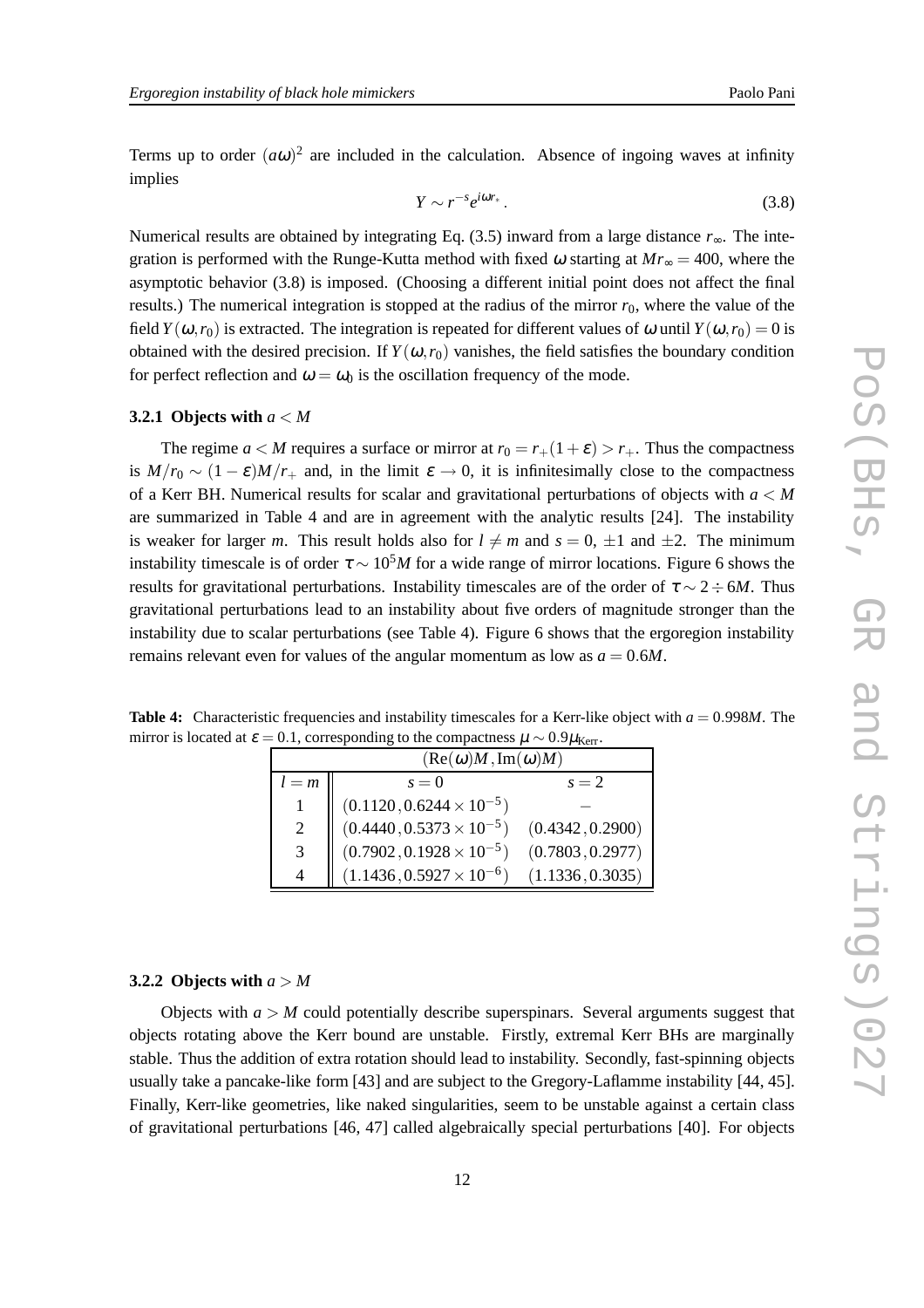

**Figure 6:** Details of the instability for gravitational perturbations, for different  $l = m$  modes and  $a/M =$ 0.998 (top panels) and for  $l = m = 2$  and different  $a/M < 1$ .

with  $a > M$  the surface or mirror can be placed anywhere outside  $r = 0$ . In general the instability is as strong as in the  $a < M$  regime. An example in shown in Fig. 7 for the surface at  $r_0/M = 0.001$ . This result confirms other investigations suggesting that ultra-compact objects rotating above the Kerr bound are unstable [48].

## **4. Conclusion**

We investigated the ergoregion instability of some ultra-compact, horizonless objects which can mimick the spacetime of a rotating black hole. We studied some of the most viable BH mimickers: gravastars, boson stars, wormhole and superspinars.

If rotating, boson stars and gravastars may develop ergoregion instabilities. Analytical and numerical results indicate that these objects are unstable against scalar field perturbations for a large range of the parameters. Slowly rotating gravastars can develop an ergoregion depending on their angular momentum, their compactness and the thickness of their intermediate region. In a recent work [36] it has pointed out that slowly rotating gravastars may not develop an ergoregion. In the formation of the ergoregion for rotating gravastars an important role is played by the thickness (see Figure 3) which is not easily detectable. Thus further investigations are needed to better understand the ergoregion formation in physical resonable gravastar models.

The instability timescale for both boson stars and gravastars can be many orders of magnitude stronger than the instability timescale for ordinary stars with uniform density. In the large  $l = m$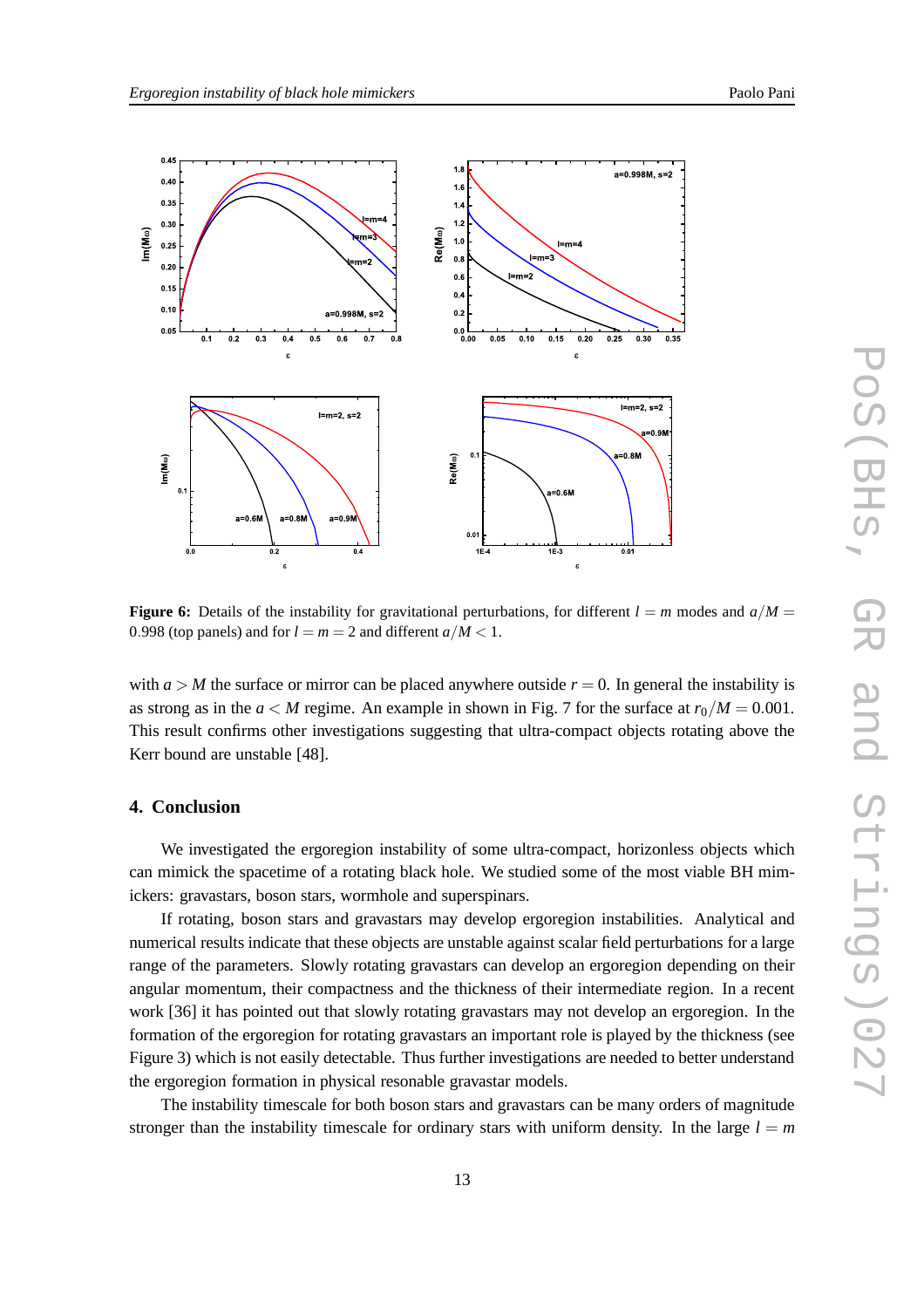

**Figure 7:** The fundamental  $l = m = 2,3,4$  modes of an object spinning above the Kerr bound as function of rotation. The surface is located at  $r_0/M = 0.001$ .

approximation, suitable for a WKB treatment, gravitational and scalar perturbations have similar instability timescales. In the low-*m* regime gravitational perturbations are expected to have even shorter instability timescales than scalar perturbations. Instability timescales can be as low as  $\sim$  0.1 seconds for a *M* = 1*M*<sub>☉</sub> objects and about a week for supermassive BHs, *M* = 10<sup>6</sup>*M*<sub>☉</sub>, monotonically decreasing for larger rotations and a larger compactness.

The essential features of wormholes and superspinars have been captured by a simple model whose physical properties are largely independent from the dynamical details of the gravitational system. Numerical and analytic results show that the ergoregion instability of these objects is extremely strong for any value of their angular momentum, with timescales of order 10<sup>-5</sup> seconds for a 1*M*<sub> $\odot$ </sub> object and 10 seconds for a  $M = 10^{6}M_{\odot}$  object. Therefore, high rotation is an indirect evidence for horizons.

Although further studies are needed, the above investigation suggests that exotic objects without event horizon are likely to be ruled out as viable candidates for astrophysical ultra-compact objects. This strengthens the role of BHs as candidates for astrophysical observations of rapidly spinning compact objects.

## **Acknowledgements**

The authors warmly thank Matteo Losito for interesting discussions and for sharing some of his results. This work is supported by Fundação para a Ciência e Tecnologia (FCT) - Portugal through project PTDC/FIS/64175/2006 and by the National Science Foundation through LIGO Research Support grant NSF PHY-0757937.

## **References**

- [1] S. W. Hawking, Commun. Math. Phys. **25**, 152 (1972).
- [2] R. Narayan, New J. Phys. **7**, 199 (2005).
- [3] R. D. Blandford and R. L. Znajek, Mon. Not. Roy. Astron. Soc. **179**, 433 (1977).
- [4] C. F. Gammie, S. L. Shapiro and J. C. McKinney, Astrophys. J. **602**, 312 (2004).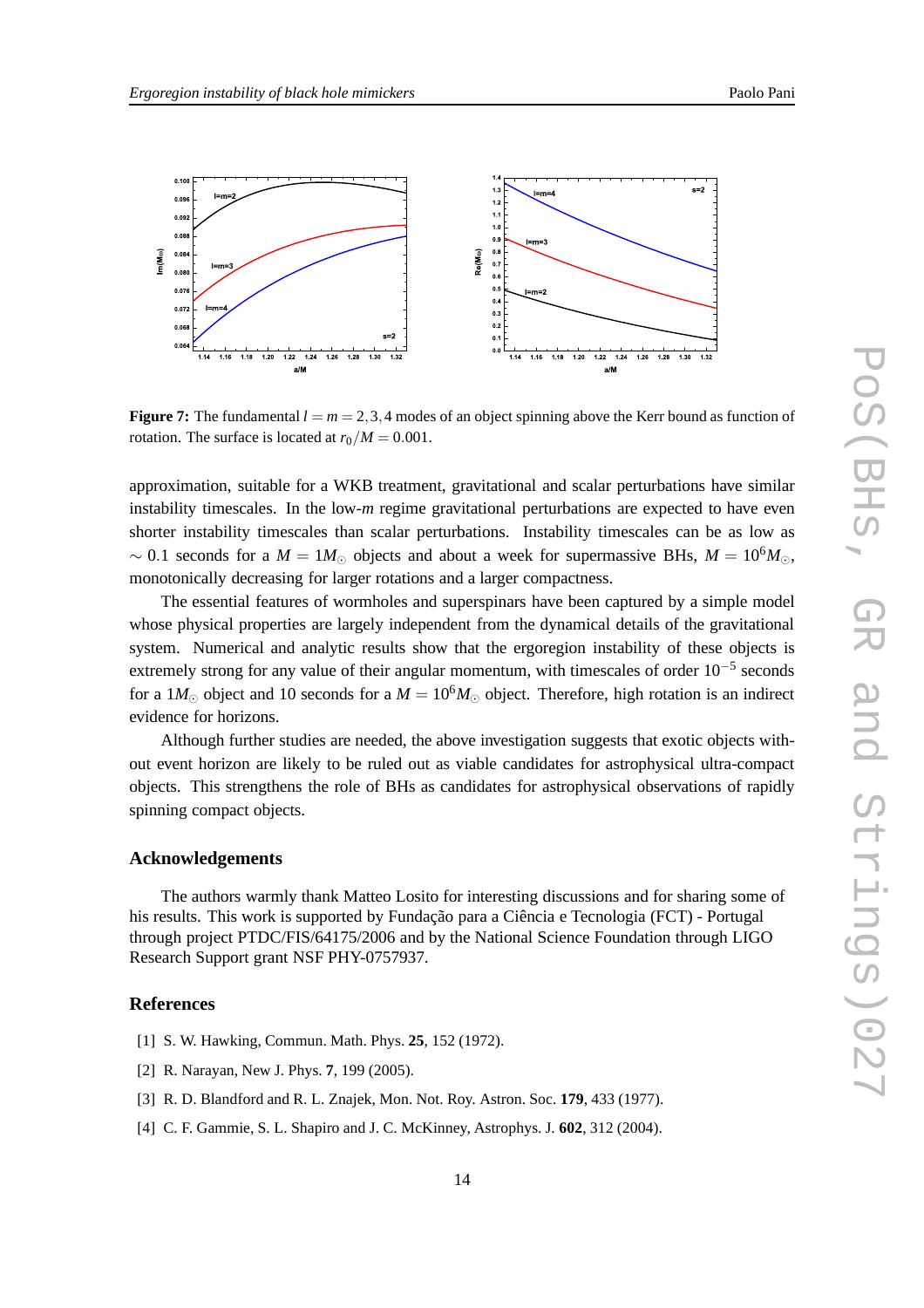- [5] J. M. Miller, A. C. Fabian, M. A. Nowak and W. H. G. Lewin, arXiv:astro-ph/0402101.
- [6] R. Narayan, J. E. McClintock and R. Shafee, AIP Conf. Proc. **968** (2008) 265
- [7] J. M. Wang, Y. M. Chen, L. C. Ho and R. J. McLure, Astrophys. J. **642**, L111 (2006).
- [8] M. A. Abramowicz, W. Kluzniak and J. P. Lasota, Astron. Astrophys. **396**, L31 (2002).
- [9] P. O. Mazur and E. Mottola, "Gravitational condensate stars," arXiv:gr-qc/0109035.
- [10] C. B. M. Chirenti and L. Rezzolla, Class. Quant. Grav. **24**, 4191 (2007).
- [11] C. Cattoen, T. Faber and M. Visser, Class. Quant. Grav. **22**, 4189 (2005).
- [12] D. J. Kaup, Phys. Rev. **172**, 1331 (1968); R. Ruffini and S. Bonazzola, Phys. Rev. **187**, 1767 (1969).
- [13] M. Visser, *Lorentzian wormholes: From Einstein to Hawking*, (American Institute of Physics, NY, 1995).
- [14] J. P. S. Lemos, F. S. N. Lobo and S. Quinet de Oliveira, Phys. Rev. D **68**, 064004 (2003).
- [15] T. Damour and S. N. Solodukhin, Phys. Rev. D **76**, 024016 (2007).
- [16] E. G. Gimon and P. Horava, arXiv:0706.2873 [hep-th].
- [17] S. W. Hawking, Phys. Rev. D **72** (2005) 084013 [arXiv:hep-th/0507171].
- [18] R. Narayan, I. Yi and R. Mahadevan, Nature **374**, 623 (1995).
- [19] A. E. Broderick and R. Narayan, Class. Quant. Grav. **24**, 659 (2007).
- [20] M. Vallisneri, Phys. Rev. Lett. **84**, 3519 (2000).
- [21] J. P. S. Lemos and O. B. Zaslavskii, Phys. Rev. D **76** (2007) 084030 [arXiv:0707.1094 [gr-qc]].
- [22] J. P. S. Lemos and O. B. Zaslavskii, Phys. Rev. D **78** (2008) 024040 [arXiv:0806.0845 [gr-qc]].
- [23] V. Cardoso, P. Pani, M. Cadoni and M. Cavaglia, Phys. Rev. D **77** (2008) 124044
- [24] V. Cardoso, P. Pani, M. Cadoni and M. Cavaglia, Class. Quant. Grav. **25** (2008) 195010
- [25] J. L. Friedman, Commun. Math. Phys. **63**, 243 (1978).
- [26] Ya. B. Zel'dovich, Pis'ma Zh. Eksp. Teor. Fiz. **14**, 270 (1971) [JETP Lett. **14**, 180 (1971)]; Zh. Eksp. Teor. Fiz **62**, 2076 (1972) [Sov. Phys. JETP **35**, 1085 (1972)].
- [27] A. A. Starobinsky, Zh. Eksp. Teor. Fiz **64**, 48 (1973) [Sov. Phys. JETP **37**, 28 (1973)]; A. A. Starobinsky and S. M. Churilov, Zh. Eksp. Teor. Fiz **65**, 3 (1973) [Sov. Phys. JETP **38**, 1 (1973)].
- [28] J. D. Bekenstein and M. Schiffer, Phys. Rev. D **58**, 064014 (1998).
- [29] W. H. Press and S. A. Teukolsky, Nature **238**, 211 (1972).
- [30] V. Cardoso, O. J. C. Dias, J. P. S. Lemos and S. Yoshida, Phys. Rev. D **70**, 044039 (2004) [Erratum-ibid. D **70**, 049903 (2004)]; V. Cardoso and O. J. C. Dias, Rev. D **70**, 084011 (2004); E. Berti, V. Cardoso and J. P. S. Lemos, Phys. Rev. D **70**, 124006 (2004).
- [31] B. F. Whiting, J. Math. Phys. **30** (1989) 1301.
- [32] N. Comins and B. F. Schutz, Proc. R. Soc. Lond. A **364**, 211 (1978).
- [33] B. Kleihaus, J. Kunz and M. List, Phys. Rev. D **72**, 064002 (2005); B. Kleihaus, J. Kunz, M. List and I. Schaffer, Phys. Rev. D **77** (2008) 064025 [arXiv:0712.3742 [gr-qc]].